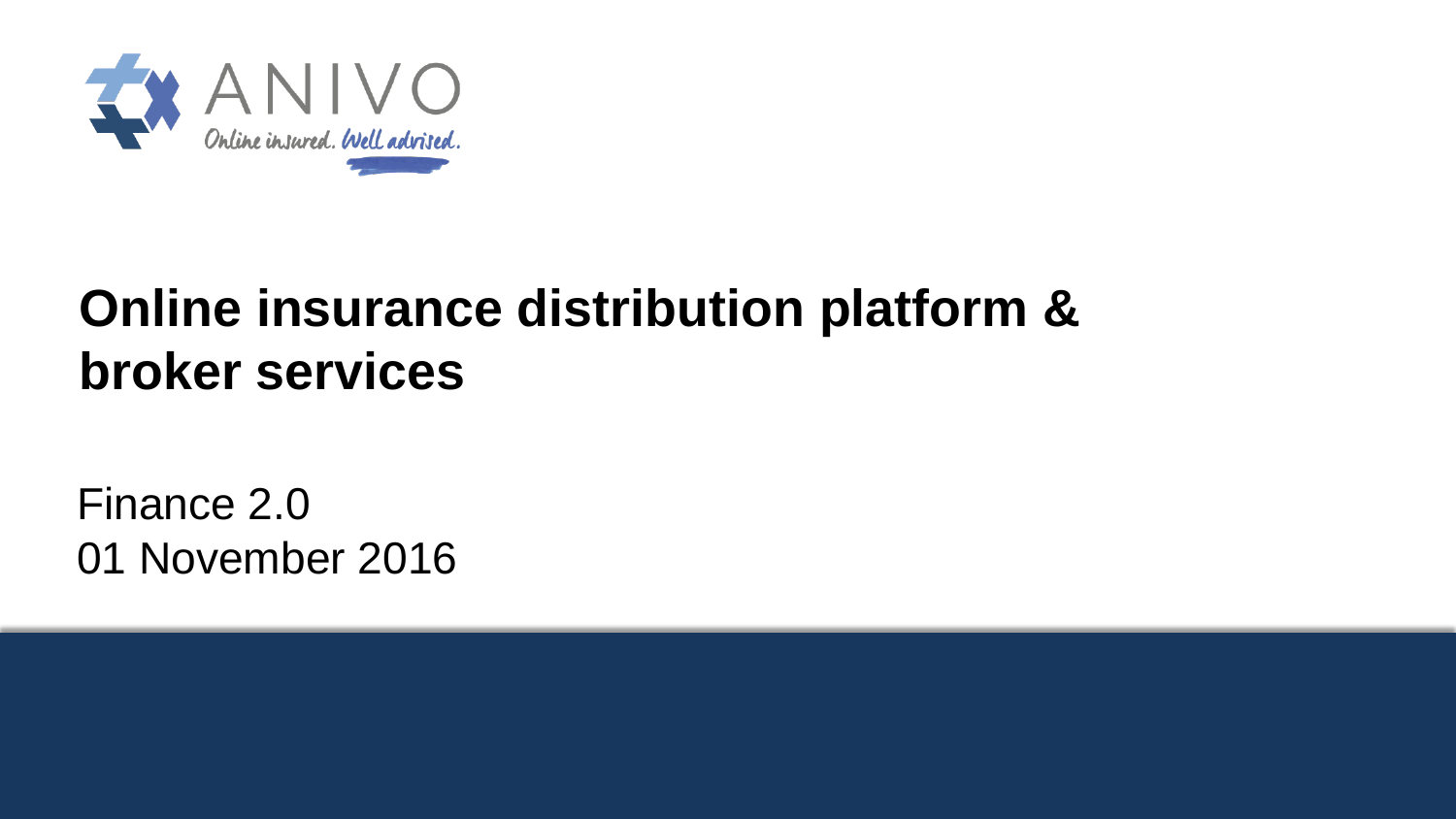

### **What we do**



- Setup of IT platform (product model, tariff engine, robo advisor)
- Compare products by price & coverage incl. broker advisory
- Enhanced platform with multitenancy and API capabilities
- Unique platform for employee benefits

• Launch new insurance propositions within weeks

• Platform & services for distribution partners like banks, telco etc.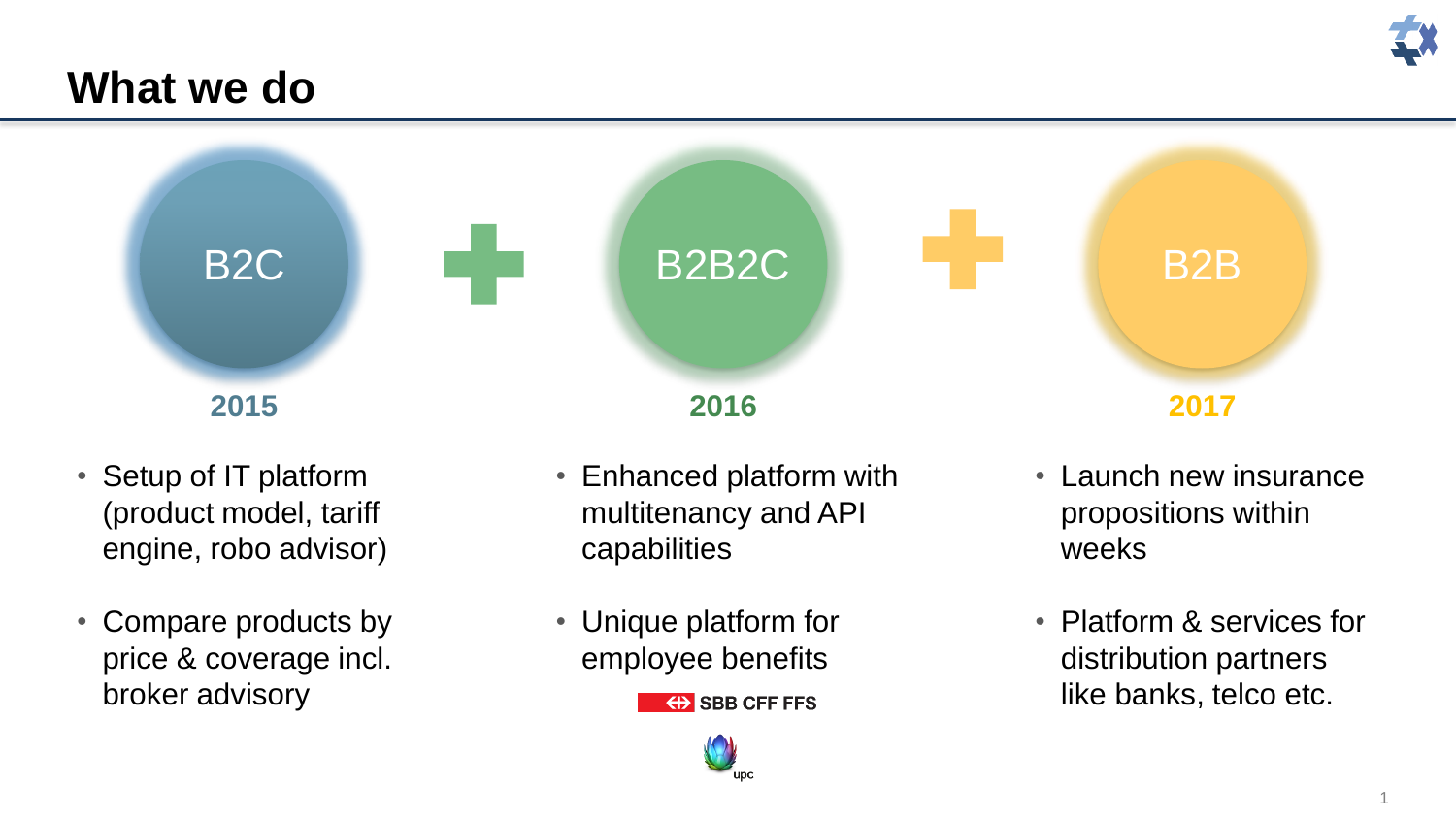

## **Problems we solved for our retail customers**

| <b>Health insurance</b>                                                                                          |                                                                |                                                                                                                                                                                                                                                                        |                                                                                                                                 |
|------------------------------------------------------------------------------------------------------------------|----------------------------------------------------------------|------------------------------------------------------------------------------------------------------------------------------------------------------------------------------------------------------------------------------------------------------------------------|---------------------------------------------------------------------------------------------------------------------------------|
| 1 Basic health insurance                                                                                         | Supplementary health insurance<br>2 <sup>1</sup>               | Offer<br>3 <sup>°</sup>                                                                                                                                                                                                                                                | 4 Inquiry                                                                                                                       |
| Comparison of offer details                                                                                      | <b>OVERVIEW</b><br>G<br>這                                      | <b>COMPARE DETAILS</b>                                                                                                                                                                                                                                                 |                                                                                                                                 |
| <b>INSURERS / PRODUCTS</b><br>6 offers com                                                                       | sanitas                                                        | sanagate<br>$\checkmark$                                                                                                                                                                                                                                               | atupri <sub>nne</sub>                                                                                                           |
| <b>Health insurer</b><br>Supplementary Insurance (hospital)<br>Supplementary insurance (outpatient<br>treatment) | <b>SANITAS</b><br><b>Hospital Top Liberty</b><br>Ambulant Easy | SANAGATE<br>Optima<br>Minima                                                                                                                                                                                                                                           | <b>ATUPRI</b><br>Comforta Privat<br>Extensa (26+)                                                                               |
| <b>Total premium</b><br>monthly                                                                                  | CHF 340.00                                                     | CHF 341.00                                                                                                                                                                                                                                                             | CHF 375.30                                                                                                                      |
|                                                                                                                  | Continue                                                       | Continue                                                                                                                                                                                                                                                               | Continue                                                                                                                        |
| <b>Basic health insurance</b>                                                                                    | SANITAS<br>$\checkmark$<br>CHF 280.00                          | SANAGATE<br>CHF 288.00                                                                                                                                                                                                                                                 | <b>ATUPR</b><br>CHF 267.00                                                                                                      |
| <b>Supplementary insurance</b><br>(hospital)                                                                     | Hospital Top Liberty<br>$_{\rm v}$<br>CHF 48.00                | Optima<br>CHF 43.00                                                                                                                                                                                                                                                    | Comforta Privat<br>CHF 69.35                                                                                                    |
| Free hospital choice                                                                                             | ***<br>$\boldsymbol{\wedge}$                                   | ***                                                                                                                                                                                                                                                                    | ***                                                                                                                             |
| Domestic hospital                                                                                                | Single bedroom in all hospitals worldwide                      | Throughout Switzerland (contractual hospitals)                                                                                                                                                                                                                         | Single bedroom in contractual hospitals<br>throughout Switzerland                                                               |
| Personal contribution                                                                                            | ***<br>$\hat{\phantom{a}}$                                     | ★★☆                                                                                                                                                                                                                                                                    | ***                                                                                                                             |
| Personal contribution by insured<br>person                                                                       |                                                                | Option 1<br>Semi-private ward: Personal contribution 20%,<br>max. CHF 2000.-<br>Private ward: Personal contribution 35%, max.<br>CHF 4'000.-<br>Option 2<br>Semi-private ward: Personal contribution 0%<br>Private ward: Personal contribution 35%, max.<br>CHF 2000.- | General ward: Personal contribution 0%<br>Semi-private ward: Personal contribution 0%<br>Private ward: Personal contribution 0% |
| <b>Further benefits</b>                                                                                          | $\checkmark$                                                   |                                                                                                                                                                                                                                                                        |                                                                                                                                 |
| <b>Supplementary insurance</b><br>(outpatient treatment)                                                         | <b>Ambulant Easy</b><br>V<br>CHF 12.00                         | Minima<br>CHF 10.00                                                                                                                                                                                                                                                    | Extensa (26+)<br>CHF 38.95                                                                                                      |
| <b>Emergency abroad</b>                                                                                          | ***<br>$\lor$                                                  | ★☆☆                                                                                                                                                                                                                                                                    | ★☆☆                                                                                                                             |
| Alternative medicine                                                                                             | ★☆☆<br>$_{\rm v}$                                              | ★☆☆                                                                                                                                                                                                                                                                    | 含食食                                                                                                                             |
| Prevention, fitness                                                                                              | ★☆☆<br>$\mathbf{v}$                                            | 含含含                                                                                                                                                                                                                                                                    | ***                                                                                                                             |
| Glasses, visual aids                                                                                             | ★☆☆<br>$_{\vee}$                                               | ★☆☆                                                                                                                                                                                                                                                                    | ***                                                                                                                             |
| <b>Health resorts</b>                                                                                            | ★☆☆<br>$\vee$                                                  | ★☆☆                                                                                                                                                                                                                                                                    | ★★☆                                                                                                                             |
| <b>Further benefits</b>                                                                                          | $\mathbf{v}$                                                   |                                                                                                                                                                                                                                                                        |                                                                                                                                 |
| <b>Total premium</b><br>monthly                                                                                  | CHF 340.00                                                     | CHF 341.00                                                                                                                                                                                                                                                             | CHF 375.30                                                                                                                      |

- **Enable transparency** for complex insurance products, both online and through individual advisory by our in-house insurance experts
- Allow **like-for-like comparison of products,** increase easy of buying and convenience
- Shift away from asking the user to select a product towards **identifying the individual requirements and providing the "right" products**
- Next step: development of a **holistic risk management system** along the customer lifecycle to **proactively anticipate insurance requirements**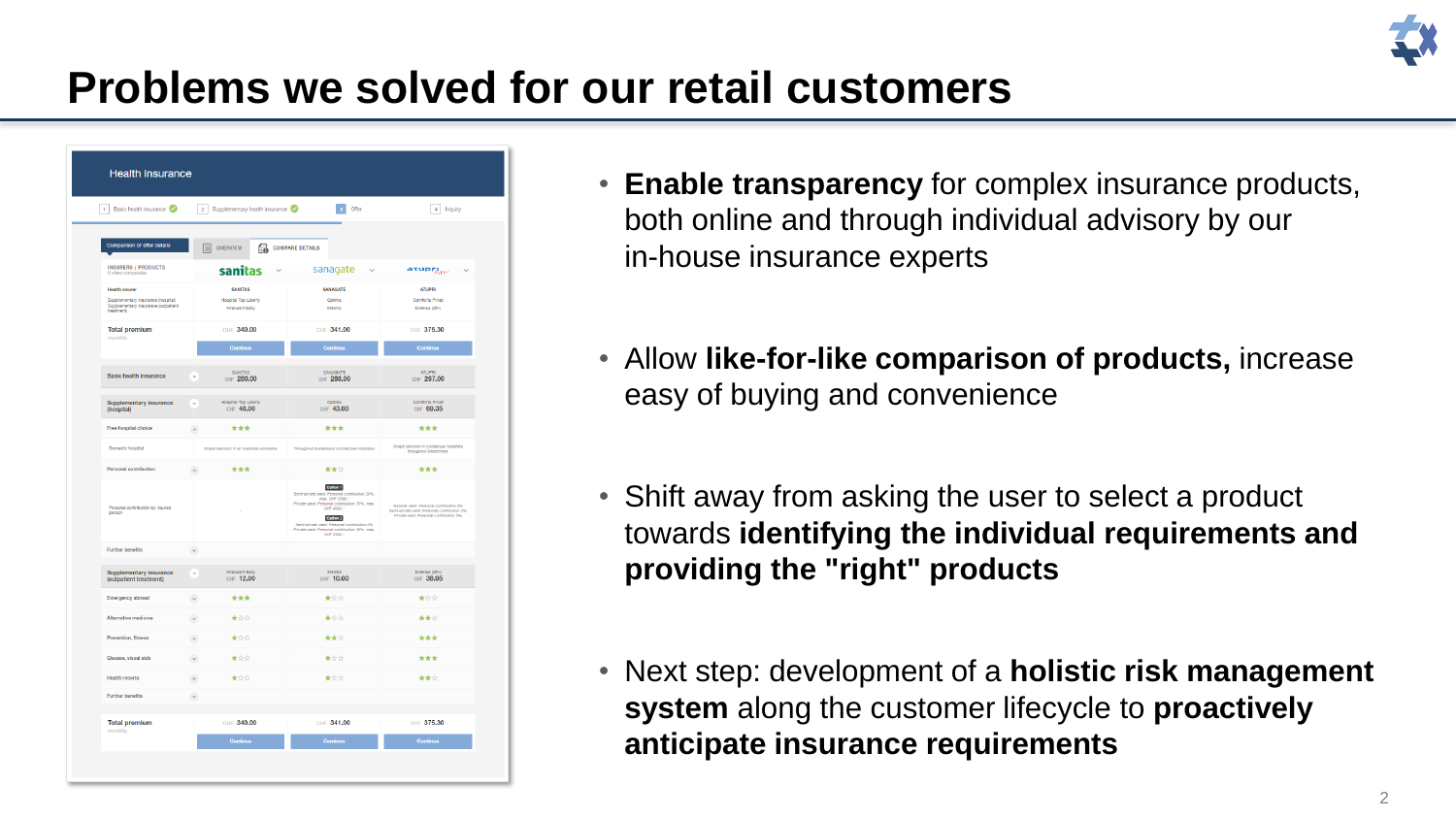

#### **Corporates like banks, telco companies, retail etc.**

looking for new revenue streams by offering innovative insurance products to their customers w/o facing regulatory requirements or being tied to one insurance carrier

**Re/insurance companies** who want to provide new insurance products but often facing limitations given their existing IT, operations and insurance portfolio

**Anivo** provides a scalable digital platform with multitenancy capabilities and independent broker advisory services to deploy and process new insurance products online within weeks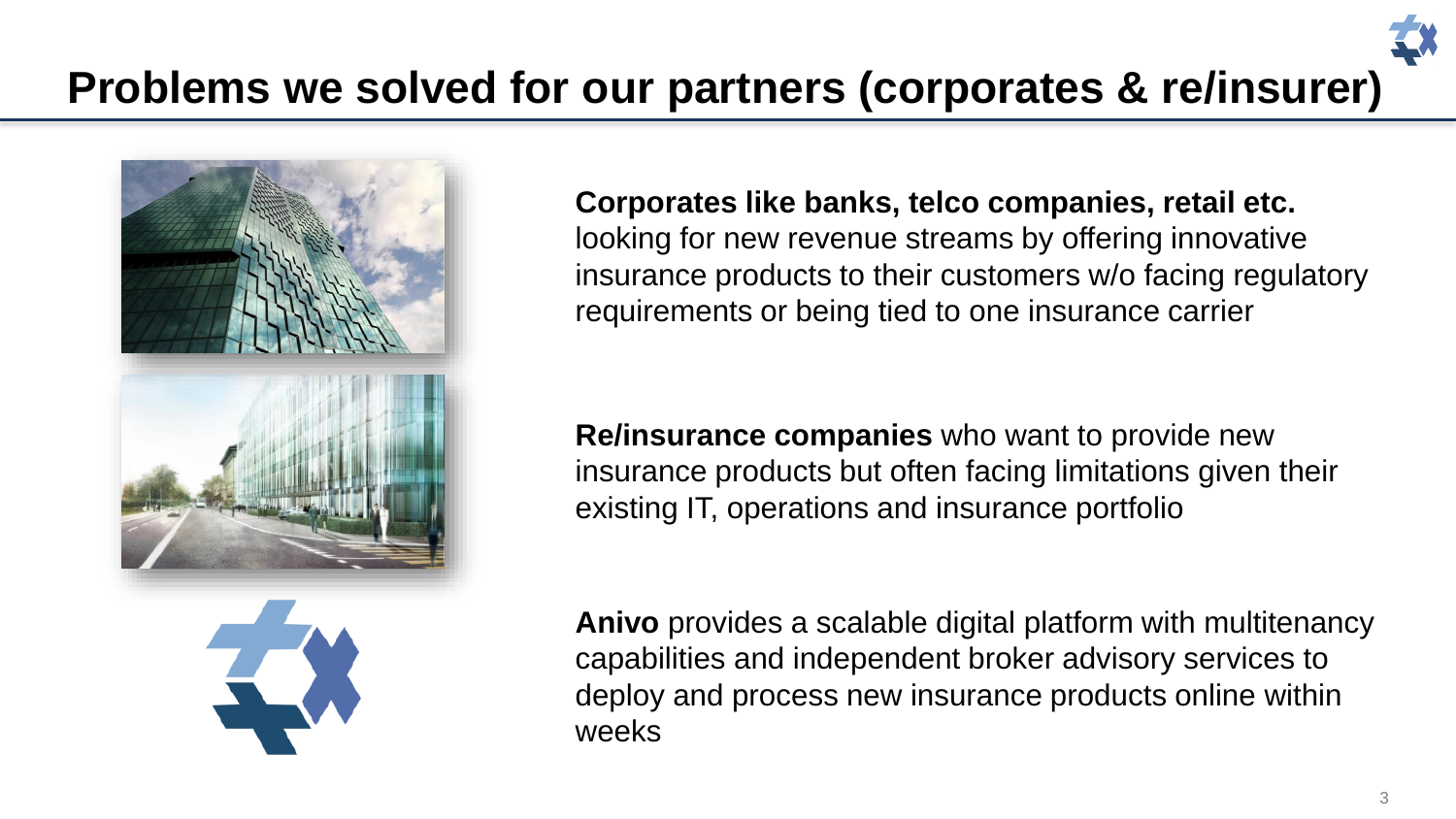

## **Lessons learned: 2 ways to enter the insurance space**



### **Our lessons learned**

- Partnering with (re)insurers is not easy but **indispensable** if you are not a risk carrier by yourself
- Innovative distribution partnerships help to significantly **reduce customer acquisition costs** to become profitable
- A "solo-run", often perceived as a threat, is **risky and very capital intensive** for a low-interest product like insurance